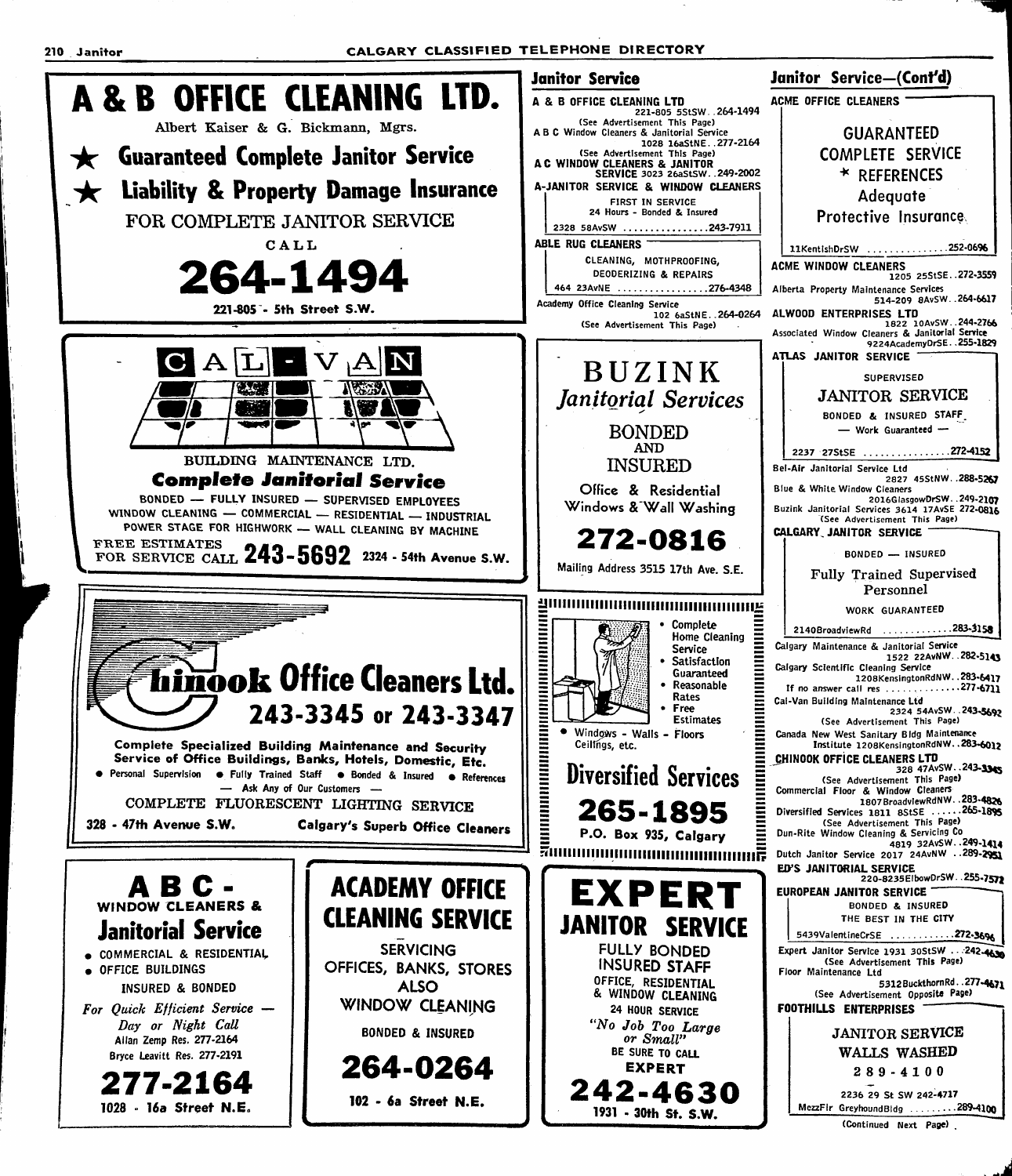"WHERE TO BUY'IT"

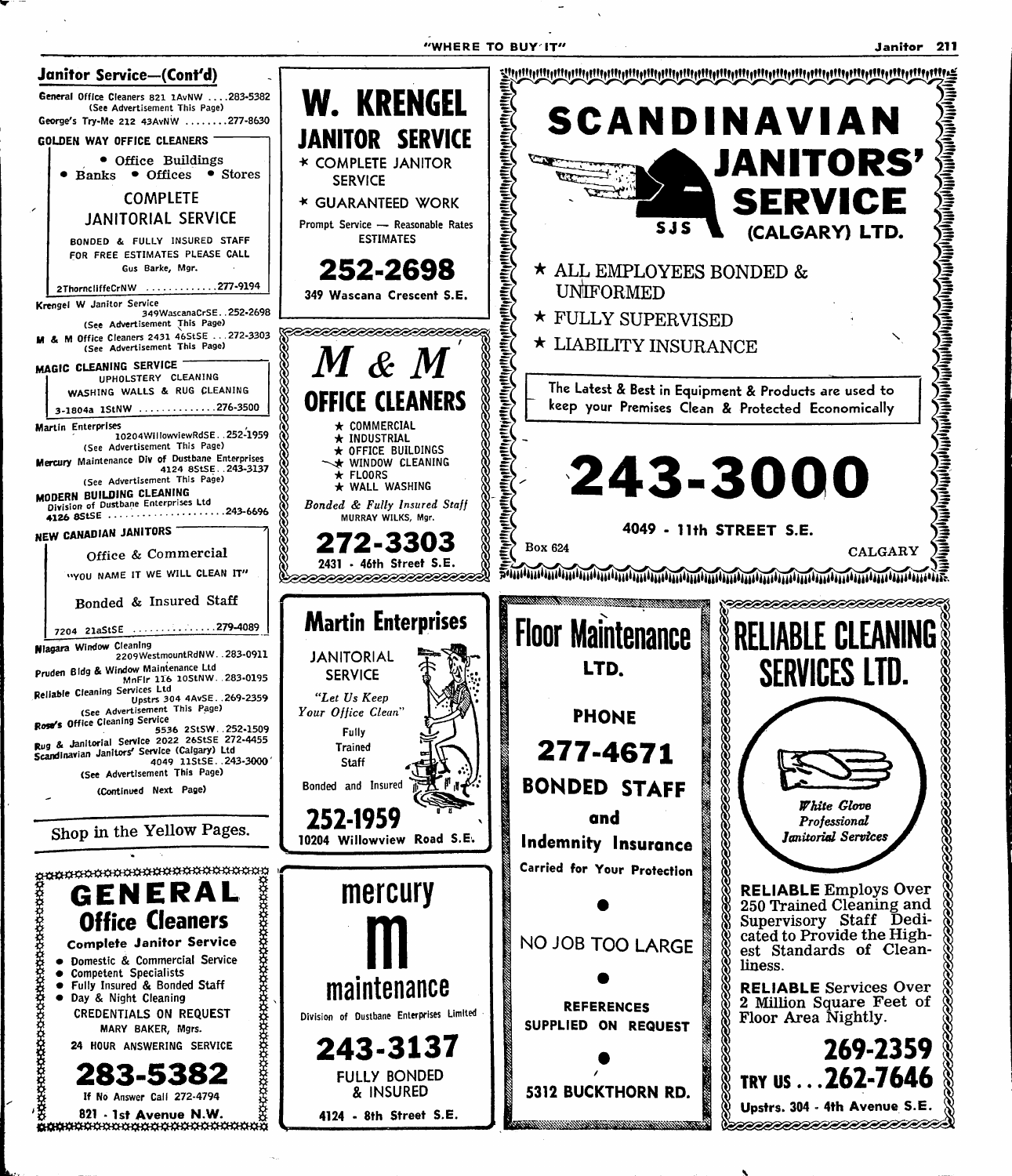

ب<br>أمار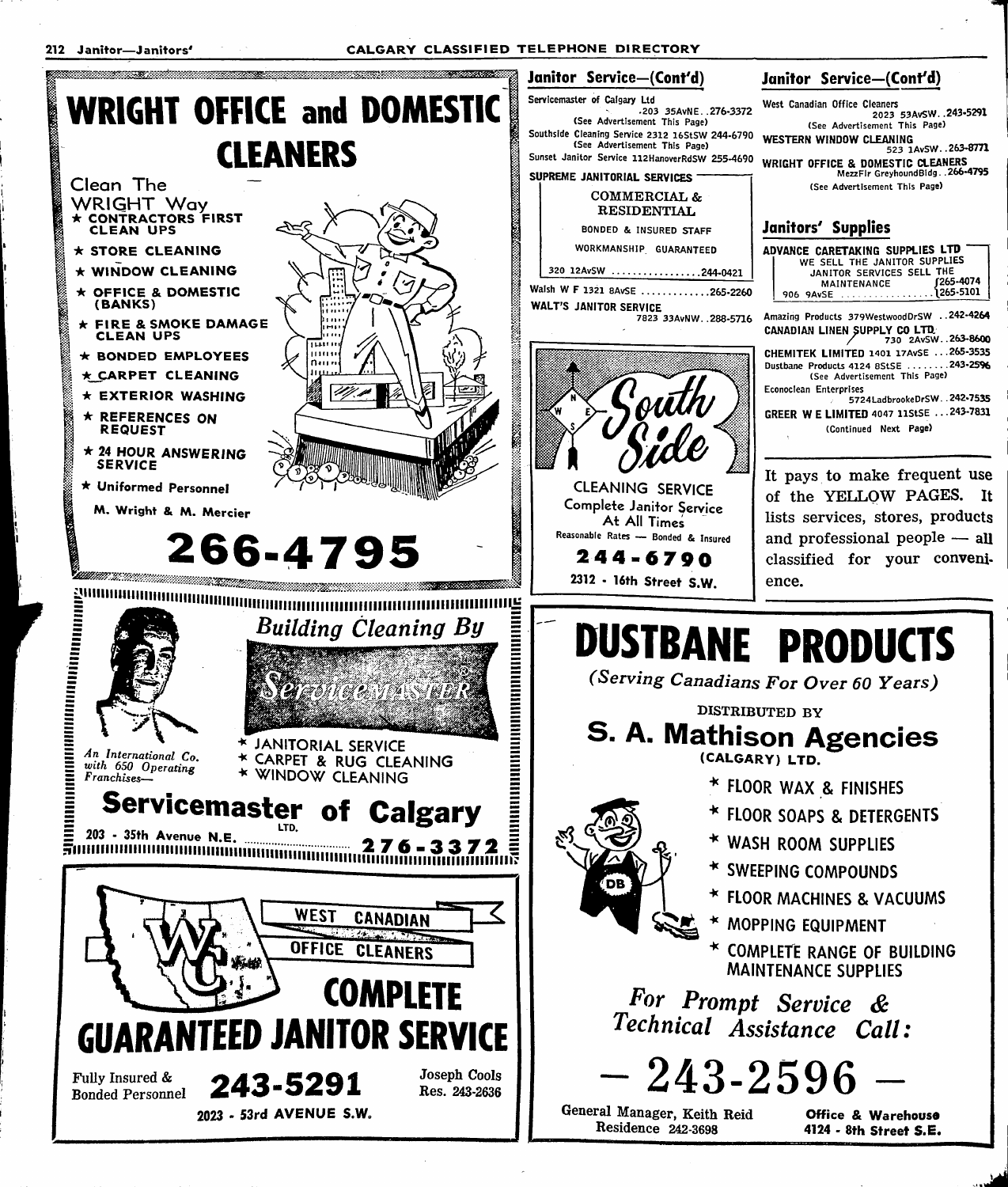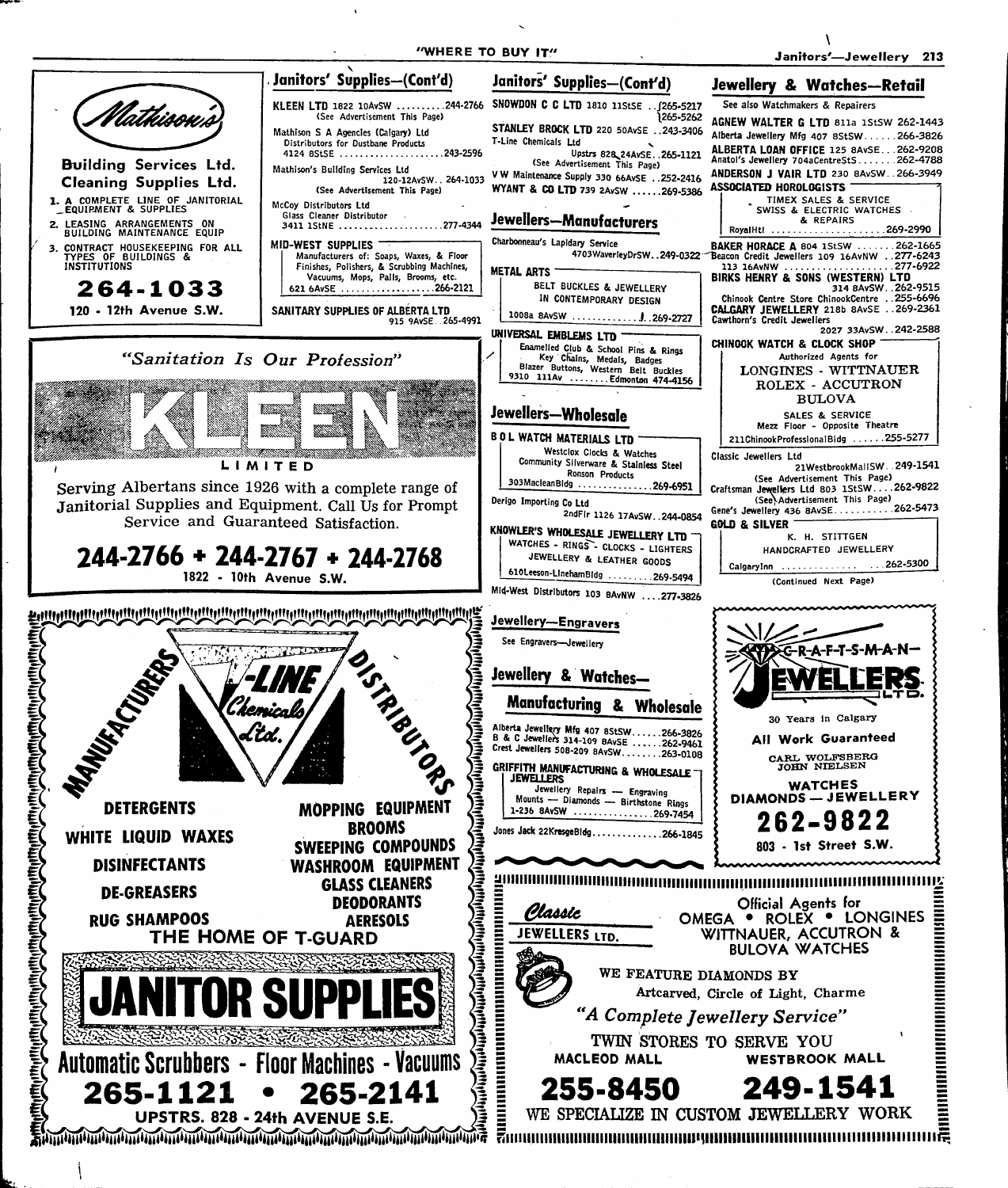ļ.

ŀ.

 $\epsilon$ 

# 214 Jewellery—Karate CALGARY CLASSIFIED TELEPHONE DIRECTORY

| Jewellery & Watches—Retail                                                                                                | Jewellery & Watches-Retail- Junk Dealers-(Cont'd)                                     |                                                                                                                                                  |                                                                                       |
|---------------------------------------------------------------------------------------------------------------------------|---------------------------------------------------------------------------------------|--------------------------------------------------------------------------------------------------------------------------------------------------|---------------------------------------------------------------------------------------|
| (Cont'd)                                                                                                                  | (Cont'd)                                                                              | CALGARY METAL LTD                                                                                                                                |                                                                                       |
| Goodfellow G H 1512a 14StSW 244-2473 WATCH REPAIR SERVICE CO<br>GREEN'S ROCK & LAPIDARY LTD                               | WHERE MAINTENANCE COMES FIRST                                                         | Calgary's Oldest & Most Modern Scrap Yard                                                                                                        |                                                                                       |
| 916CentreStN269-3070<br>Hillhurst Jewellers 1103KensingtonRd  283-2379<br>LEACH'S JEWELLERY 7-4404 14StNW 282-5454        | JEWELLERY                                                                             | TRUCK SCALE & MAGNET<br>'For Your Convenience                                                                                                    | <b>ICAN BRING</b><br><b>CUSTOMERS</b><br>$T \geqslant T$ 0                            |
| MACKENZIE J ALEX LIMITED<br>Diamond Merchants & Jewellers<br>244 7AvSW. . 263-5920                                        | <b>WATCHES</b><br>All Makes of Dial Gauges                                            | Where You Always Get A Square Deal                                                                                                               | YELLOW<br>THE<br>YOU<br>PAGES                                                         |
| Chinook Shopping Centre 252-6167<br><b>MARCEL DE PARIS</b>                                                                | Repaired                                                                              | (262-3588                                                                                                                                        | Nothing like                                                                          |
|                                                                                                                           | CAR DASH CLOCKS REPAIRED<br>ALL WORK GUARANTEED                                       | CALGARY RUBBISH REMOVAL SERVICE                                                                                                                  | an ad in the                                                                          |
| PAINLESS EAR PIERCING<br><b>EXPERT WATCH &amp; JEWELLERY</b>                                                              | 1331 1StSW 266-3375<br>WEDELL'S JEWELLER'S                                            | JUNK & SCRAP METAL COLLECTORS<br>24 HOUR SERVICE                                                                                                 | yellow pages of the Classified<br>Telephone Directory to ring up                      |
| <b>REPAIRS</b>                                                                                                            | 1640 14AvNW. . 289-0470<br>Whistling Oyster Gift Shop<br>3820BanffCoachRd. . 249-2646 | 424 6AvSE 263-1560                                                                                                                               | sales on your cash register.                                                          |
| 1126 17AvSW 244-4333<br>Marcotte J Clarence A 327 17AvSW 263-1055                                                         | Wilton L G 4AcadiaShoppingCentreSE 252-2092<br>ZACK JOSEPH S 332a 8AvSW262-7449       | FEDERAL METAL WORKS (ALBERTA) LTD<br>2204 14aStSE265-4598<br>Inland Metals Ltd 1839 58StSE 272-1112                                              |                                                                                       |
| <b>MARTIN'S JEWELLERY LTD.</b><br>19StadiumShoppingCentreNW. 289-3484                                                     | Jokes & Tricks                                                                        |                                                                                                                                                  |                                                                                       |
| MARTIN'S JEWELLERY (WESTERN) LTD<br>16BrentwoodShoppingPlaza. 289-4577                                                    | See Novelty Section                                                                   | <b>Karate Instruction</b><br>Institute of Karate Club 521CentreStS 266-5902                                                                      | For Information Telephone                                                             |
| McArthur's Jewellers 1444 17AvSW 244-1886<br>People's Credit Jewellers Ltd<br>220 8AvSW. . 263-1660                       | Judo Instruction<br>Simon Karate Studios 133 6AvSW  269-6881                          | Simon Karate Studios 133 6AvSW 269-6881<br>(See Advertisement This Page)                                                                         | ALBERTA GOVERNMENT                                                                    |
| Prestige Jewels 9BuckthornCrNW 276-3244<br>Pride Jewellers 3601a 17AvSE 272-0088                                          | <b>Juke Boxes</b>                                                                     |                                                                                                                                                  | <b>TELEPHONES</b>                                                                     |
| REVITT DYSON JEWELLERS LTD.<br>MnFir EivedenHse. 262-1434<br>RITCHIE DR GEO F 1336a 9AvSE -: 265-5050                     | See Music Systems-Coin Operated<br><b>Junk Dealers</b>                                | Would you like to get your share<br>of business from customers in<br>your neighborhood? Then why                                                 |                                                                                       |
| Riverside Jewellers 36 4StNE262-5059<br>ROBERTS J C 636 16AvNW 289-8978                                                   | A B C SCRAP IRON & METALS LTD<br>1119 46AvSE264-1345                                  | not advertise in the YELLOW<br>PAGES? You can call the Direc-                                                                                    | <b>CALGARY</b><br>262-8110                                                            |
| Roma Jewellery & Gifts 913 1AvNE 264-5227<br>Rowles John K 1106 3StNE 277-2602<br>Spring R                                | (See Advertisement This Page)<br>ACE SALVAGE ALBERTA LTD                              | tory Department of the Alberta<br>Government Telephones and ask<br>for a representative. He can help                                             |                                                                                       |
| Sarah Coventry Jewellery<br>167RoseryDrNW 289-4216<br>STEELE CHARLES F JEWELLERS LTD                                      | 2807PortlandStSE265-4313<br>(See Advertisement This Page)                             | you plan an effective message.                                                                                                                   |                                                                                       |
| 7Av&3StSW262-1821<br>SWITZER'S JEWELLERY -<br>BUYING USED DIAMONDS & GOLD<br>Prop. Morris Mendelman<br>213 8AvSW 266-6764 |                                                                                       | The "Simon Karate Studios"                                                                                                                       |                                                                                       |
| TRAINOR FRANK J -<br>OFFICIAL CPR WATCH INSPECTOR                                                                         | <b>ERTA LTD.</b><br>$\star$ SCRAP IRON                                                |                                                                                                                                                  | North American Headquarters of<br>The Int. Zen Karate Assn.<br><b>Headquarters of</b> |
| ElbowDr&49AvSW 243-7607<br>UREN'S JEWELLERY 241a 8AvSW 269-7222                                                           | * RADIATORS<br>* BATTERIES<br>$\star$ COPPER                                          |                                                                                                                                                  | The Cand. Nat. Kung-Fu Assn.<br>Western Canada's First                                |
| Your voice is YOU-when                                                                                                    | $\star$ BRASS<br>$\star$ LEAD                                                         |                                                                                                                                                  | Recognized Karate School                                                              |
| you're on the phone!                                                                                                      | 265-4313 - 265-4448<br>2807 Portland Street S.E.                                      |                                                                                                                                                  | No - Nonsense Instruction<br>ANNUAL NAT. & INT. COMPETITION                           |
|                                                                                                                           | One Block East of Stockyards<br>NIGHT CALLS 244-8765                                  |                                                                                                                                                  | STUDENT EXCHANGE PROGRAMME,<br>OUTDOOR TRAINING, SUMMER CAMPS                         |
|                                                                                                                           | Dial "Any Junk" 269-5865 - 264-1345                                                   |                                                                                                                                                  | Government Established & Protected Assn.<br>Margie Hilbig Karate Studio               |
| AFTER HOURS 255-6543 - 255-8595                                                                                           | YOUR FRIENDLY JUNKY                                                                   | O. E. SIMON, DR. H.C.                                                                                                                            | DIVISION OF SIMON KARATE STUDIOS<br>North America's Only                              |
| ABC<br><b>Scrap Iron &amp; Metals</b>                                                                                     |                                                                                       | Canada's own Karate Master, Founded this<br>art in Western Canada, he introduced<br>Karate to several Universities.                              | "All Women Karate Club"                                                               |
| <b>HIGHEST CASH</b>                                                                                                       |                                                                                       | FOR INFORMATION PHONE                                                                                                                            | 269-6881                                                                              |
| <b>PRICES FOR SCRAP</b><br><b>IRON &amp; METALS</b><br>NEW & USED STRUCTURAL<br>STEEL & PIPE                              |                                                                                       | Main Office at Studio No. 1 - 133 - 6th Avenue S.W.<br>No. 2 Studio at No. 17 Lougheed Building<br>OPEN DAILY 10 AM - 12 NOON - 2-4 PM - 7-11 PM | <b>TEACHING MEN - WOMEN - BOYS,</b>                                                   |
| 1119 - 46th Avenue S.E.                                                                                                   | GET THE ABC HABIT<br>2 BLOCKS FAST OF SHAW GMC - OFF BLACKFOOT TRAIL                  | Winnipeg • Regina • Edmonton • Calgary • Penticton<br>Italy • Germany • France • Philippines • Hawaii • Japan • Formosa                          |                                                                                       |

2 BLOCKS EAST OF SHAW CMC — OFF BLACKFOOT TRAIL